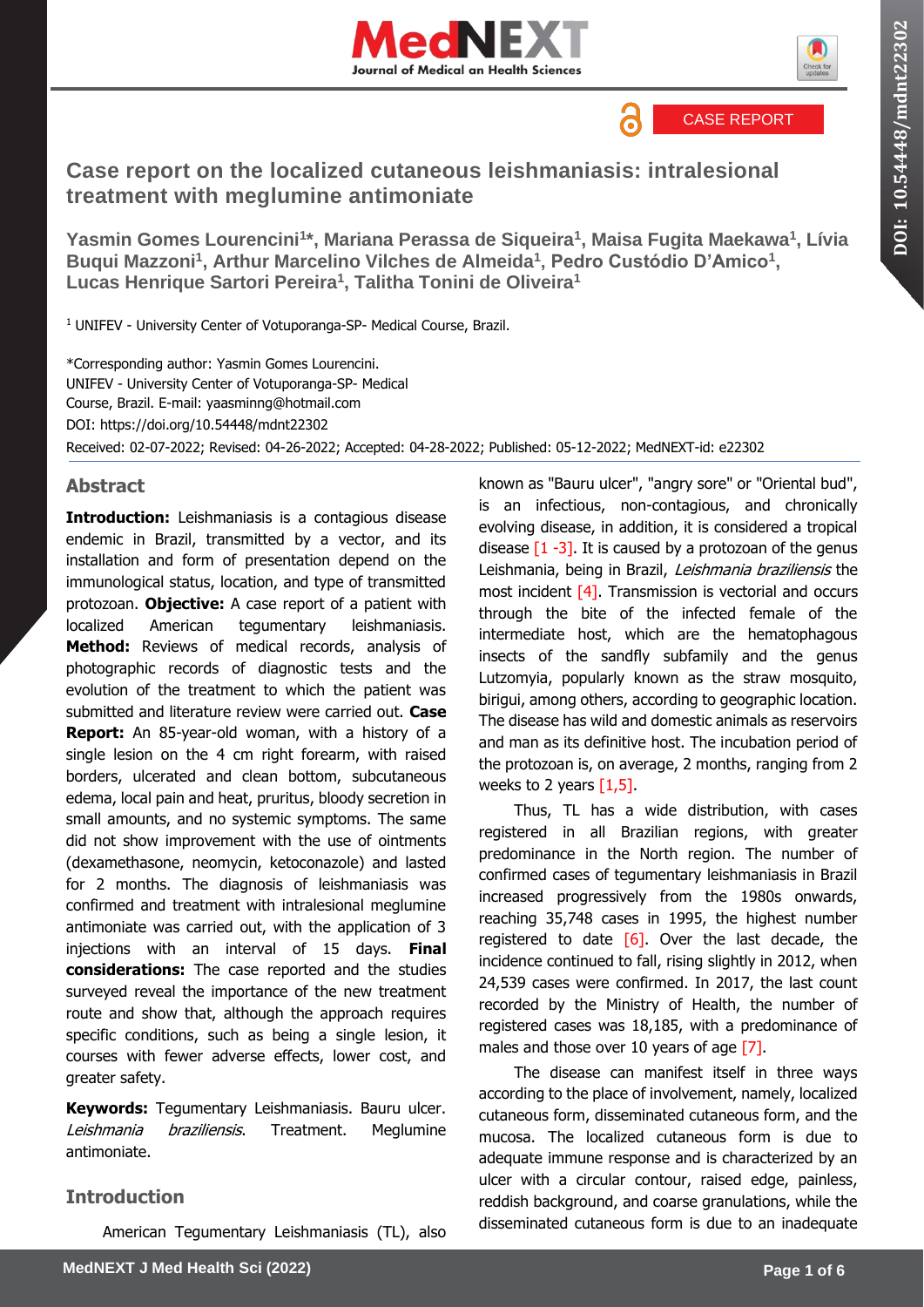

response [4]. In the disseminated cutaneous form, it is possible to identify several lesions with classic characteristics, in addition to lymph node enlargement accompanied by systemic symptoms such as fever, malaise, muscle pain, weight loss, and anorexia. In these cases, the presence of associated mucosal involvement and the existence of co-infection with HIV should be investigated  $[2,8]$ . The mucosal form, on the other hand, is related to an exacerbated immune response after spontaneous healing of the localized cutaneous form and is characterized by mucosal involvement, especially in the upper airways  $[4]$ .

Clinical and epidemiological diagnosis must be made, especially if the patient comes from endemic areas or has been present in places where there are cases of leishmaniasis. Diagnosis can also be complemented by a favorable therapeutic response. However, diagnostic confirmation by parasitological methods is necessary, given the number of diseases that make a differential diagnosis with TL, the occurrence of atypical lesions, and poor response to previous treatment, in which case co-infection should be investigated. by HIV [9].

Diagnostic confirmation can be performed by three classes of tests: parasitological, immunological, and molecular. Parasitological examinations are performed by demonstrating the parasite through direct examinations, such as the impression of material from scarification of the skin lesion, examination of a fragment of the skin lesion obtained by biopsy with the conventional histopathological or immunohistochemical examination; and through indirect examinations, for example in vivo or in vitro cultures of biological material collected from the patient using biopsy or aspiration puncture. Then, immunological tests are comprised of Montenegro's intradermal reaction, based on visualization of the delayed cellular hypersensitivity response to Leishmania antigens, and by serological tests, which identify anti-Leishmania antibodies circulating in the serum. Finally, molecular tests, known as PCR, are intended for research purposes  $\lceil 3, 8 \rceil$ .

Differential diagnosis is particularly noteworthy with syphilis, leprosy, tuberculosis, atypical mycobacteriosis, paracoccidioidomycosis, histoplasmosis, sarcoidosis, discoid lupus erythematosus, psoriasis, vasculitis, venous stasis ulcers, ulcers resulting from sickle cell anemia, insect bites, granuloma by foreign bodies keratoacanthoma, basal cell carcinoma, squamous cell carcinoma, cutaneous lymphoma and other tumors [10].

In the treatment of TL, the World Health Organization (WHO) recommended the systemic use of antimonial drugs that began to be used many years ago as first-line drugs for the treatment of tegumentary leishmaniasis [11]. However, responses to these treatments were divergent for each patient and varied between different species of Leishmania [12]. Therefore, after a risk-benefit analysis of systemic therapy carried out by a committee of specialists in leishmaniasis, it was concluded that the systemic use of antimonial drugs would be performed only for patients with complicated or multiple lesions, these being of large size or localized in such a way as to preclude local therapy [13].

For patients with few skin lesions, with the impossibility of regular parenteral treatment, or with signs of significant toxicity to the antimonial via the systemic route, the intralesional use of antimonial meglumine is recommended [14]. The intralesional route has the benefits of reducing adverse effects and obtaining a favorable therapeutic response after one application. For this, a scheme of recommendations is followed to use a long and caliber needle to facilitate infiltration; insert the needle into the skin, at a 45° angle, 0.5 cm to 1 cm from the edge of the lesion, and deepen into the subcutaneous tissue, under each quadrant, towards the center of the lesion; and injecting the necessary volume to infiltrate the base of the lesion, elevating it and leaving it swollen. Treatment by this route should include 1-5 intradermal infiltrations of 1-5 ml of meglumine antimoniate every 3-7 days  $[15]$ .

In certain situations, the indicated therapeutic regimen must take into account the patient's clinical status and existing comorbidities, with the aim of reducing as much as possible the toxicity of drugs used in the treatment of TL. Patients in one of the following special situations should be referred for treatment at the referral center, namely: pregnant women; patients aged 50 years or older or with renal failure, heart failure, liver failure, and kidney transplant recipients; immunosuppressed; and patients with TL and other pathogens, eg leprosy, tuberculosis and malaria [15].

The second line of treatment is performed in cases where there is no satisfactory therapeutic response with the use of pentavalent antimonials. Available drugs are amphotericin B and pentamidines. Amphotericin B is the first choice in the second line of treatment, in the treatment of pregnant women, and in cases of contraindication to the first line. Pentamidines, on the other hand, are used for the treatment of TL in endemic areas [16].

Therefore, the present study aimed to present a case report of a patient with localized American tegumentary leishmaniasis treated with intralesional injection of meglumine antimoniate.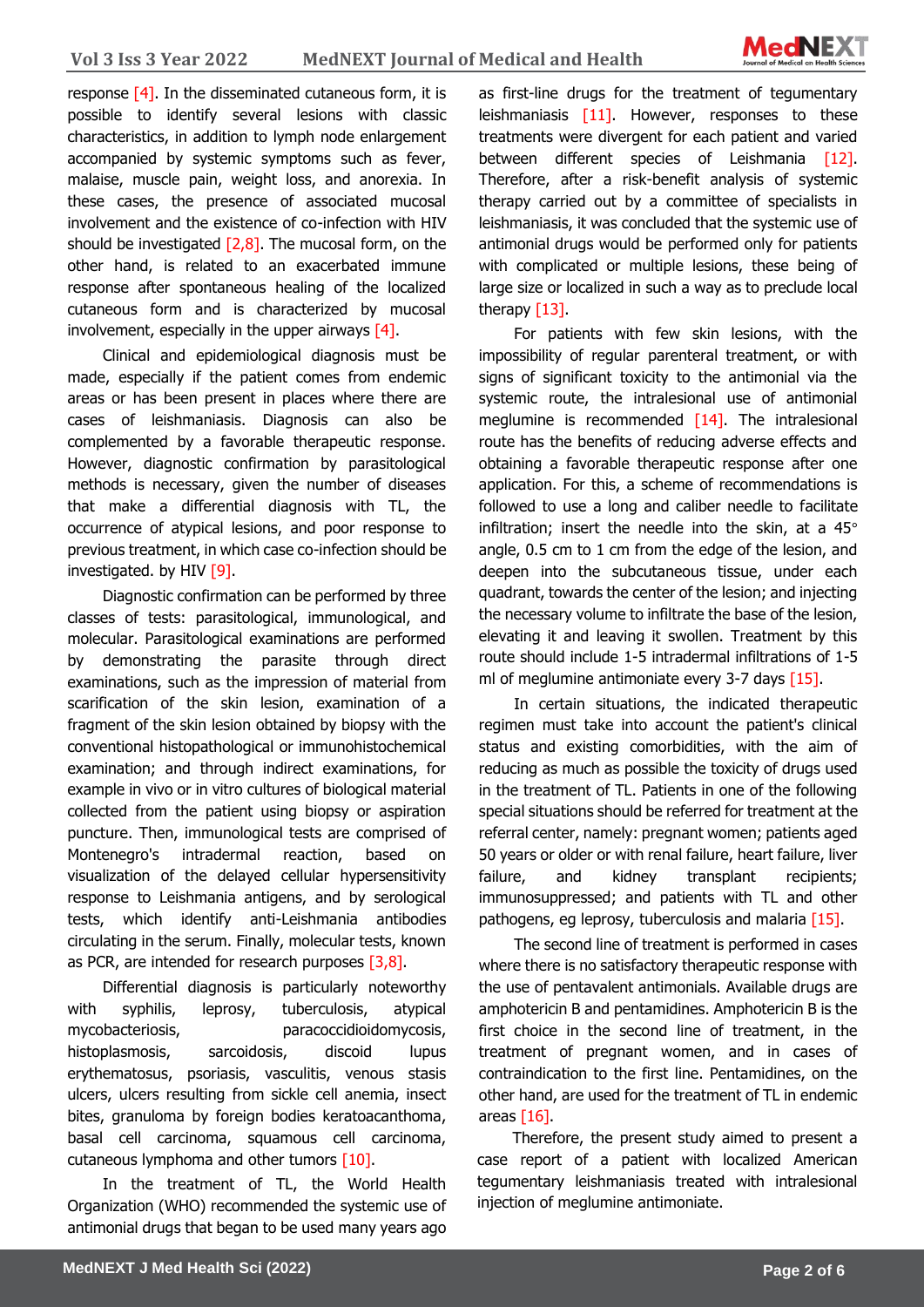

### **Methods**

#### **Case report**

The present study was elaborated according to the rules of CARE case report. Available in: https://www.care-statement.org/.

### **Ethical Aspects**

This study was analyzed and approved by the Research Ethics Committee (CEP) according to a substantiated opinion number 4.255.582, and obtaining the patient's consent through the Informed Consent Form (TCLE) according to CNS/CONEP Resolution 466/12.

#### **Settings**

Data from this study were obtained through a review of the medical record, photographic record of the diagnostic methods and the evolution of the treatment, which the patient was submitted to, and a literature review.

**Patient Information and Clinical Findings, Timeline, Diagnostic Assessment, Therapeutic Intervention and Follow-up**

#### **Patient Information - Anamnesis**

MZBE, female, 85 years old, widow, presented a lesion on the right forearm measuring 4 cm in its largest diameter, raised edges with scaling due to the use of ointment (neomycin sulfate + bacitracin), ulcerated and clean bottom, subcutaneous edema, pain and heat local, pruritus, bloody discharge in small amounts and no systemic symptoms. The diagnostic suspicion was raised due to the wound evolution time of 2 months, without healing, without other associated systemic symptoms, and characteristic aspects of the lesion compatible with leishmaniasis.

- $\checkmark$  Seronegative rheumatoid arthritis (CID 06.0) using HUMIRA® (adalimumab);
- ✓ Cholecystectomy;
- $\checkmark$  Using ARA-2 (25 g), Rabeprazole® 2g, Tabazol® 5g, Methylcortem® 5 mg.

### **Physical Exam**

- $\checkmark$  Vital Signs: (3/25/2019)
- ✓ Blood Pressure: 140x60 mmHg
- ✓ Heart Rate: 69 bpm
- $\checkmark$  Respiratory Rate: 16 bpm
- ✓ Saturation: 94% pa

✓ Weight: 50kg

**Diagnostic Assessment** 

Leishmaniasis, paracoccidioidomycosis, and SCC.

#### **Subsidiary Exams**

Hemogram was performed with hemoglobin 11.7, hematocrit 34, leukocytes 3500, platelets 105,000.

#### **Therapeutic Intervention And Timeline**

The anatomopathological examination revealed the absence of histological criteria for malignancy in the entire material and a histological picture compatible with cutaneous leishmaniasis. The patient was notified for leishmaniasis and intralesional treatment was started with meglumine antimoniate (GLUCANTIME®), according to the 2017 Tegumentary Leishmaniasis Surveillance Manual of the Ministry of Health, with 3 applications of 5ml/session every 15 days.

#### **Follow-up**

**Figures 1 to 6.** Treatment evolution and followup.

On June 13, 2019, after 3 applications with glucantime, the lesion closed with a crusty area, without systemic repercussions. Discharge with the return, if necessary.

### **Discussion**

Leishmaniasis is a contagious disease endemic in Brazil, transmitted by a vector, and its installation and form of presentation depend on the immunological status, location, and type of transmitted protozoan [1- 3].

This patient has the description on physical examination of a typical lesion, characterized by a single crusted papule, ulcerated, and without satellite lesions. In addition, it had a chronic course, a deficient immune system, and no systemic symptoms, which lead the diagnostic hypothesis to tegumentary leishmaniasis in its localized form. Confirmation of the diagnosis was made based on local epidemiology, clinical presentation, and anatomopathological examination [1].

To choose the appropriate therapeutic approach, the risks of toxicity and contraindications of medications, patient age (over 50 years), medications in use, and some lesions were considered. Therefore, an intralesional application was chosen, a therapeutic option with greater feasibility and lower risk of adverse effects to the patient. This form of treatment has been introduced by the Pan American Health Organization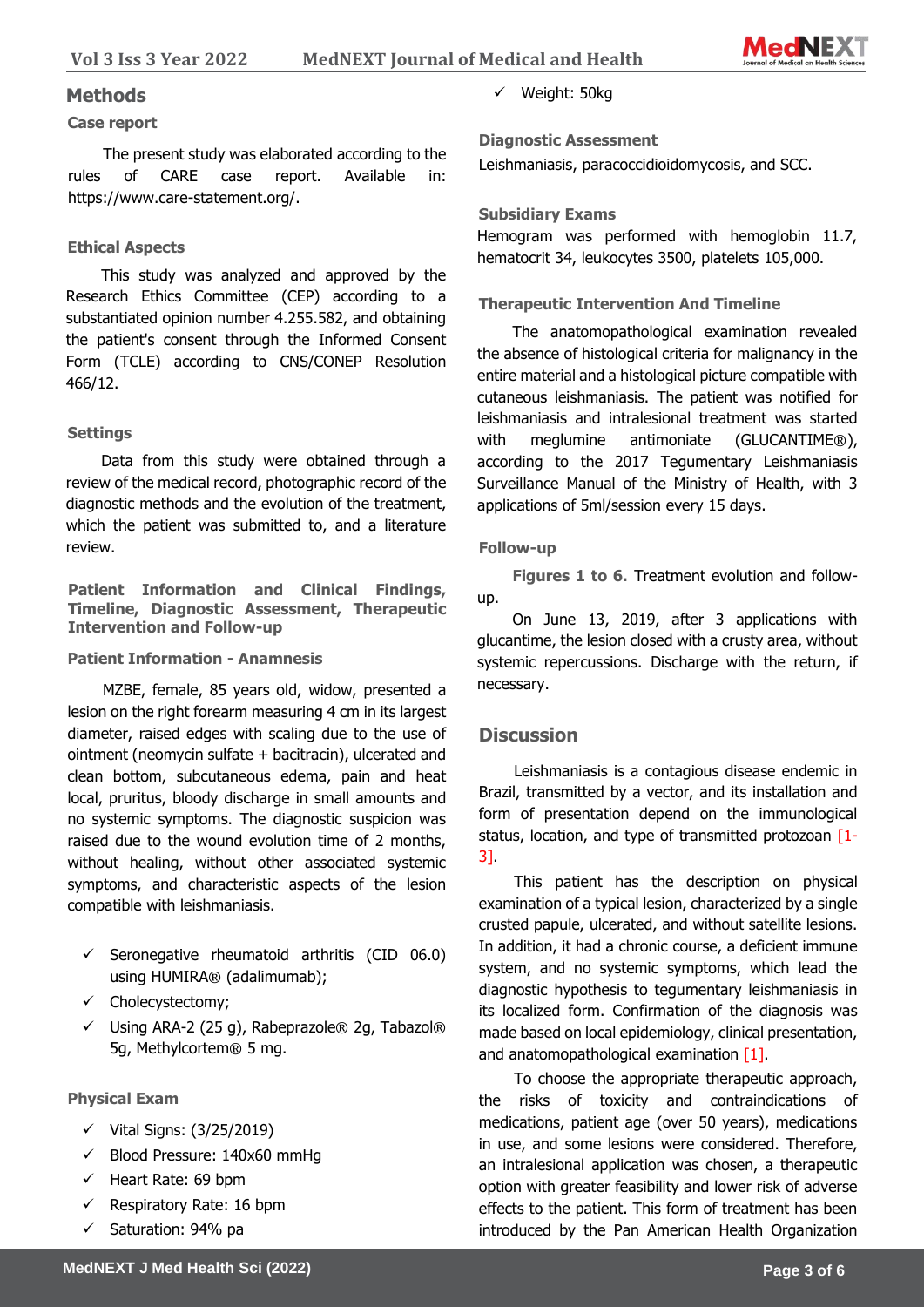



since 2013 and, in Brazil, it became an option in 2017, according to the Ministry of Health, showing a notable success in the therapeutic approach of patients with typical and unique lesions of Cutaneous leishmaniasis: courses with greater adherence by patients, lower value, adverse effects that are mostly more severe and less frequent [15].

The injections were performed according to the 2017 Ministry of Health Tegumentary Leishmaniasis Surveillance Manual, with 3 applications of 5ml every 15 days with meglumine antimoniate (GLUCANTIME®) [15].

# **Final considerations**

The reported case highlights the efficacy of intralesional treatment with meglumine antimoniate for localized cutaneous leishmaniasis, which was introduced

in the 2017 Ministry of Health Leishmaniasis Surveillance Manual. This form of treatment was chosen due to the condition of immunosuppression and the patient's age, which contraindicate the use of systemic meglumine antimoniate, a first-choice medication for the pathology. Therefore, an intralesional administration of medication was used as an alternative, obtaining a favorable therapeutic response after the first application. Therefore, it is expected that this article can help in other cases of localized cutaneous leishmaniasis for intralesional treatment, which offers fewer side effects, has fewer contraindications, and a favorable result.

#### **Acknowledgement**

Not applicable.

**Funding** Not applicable.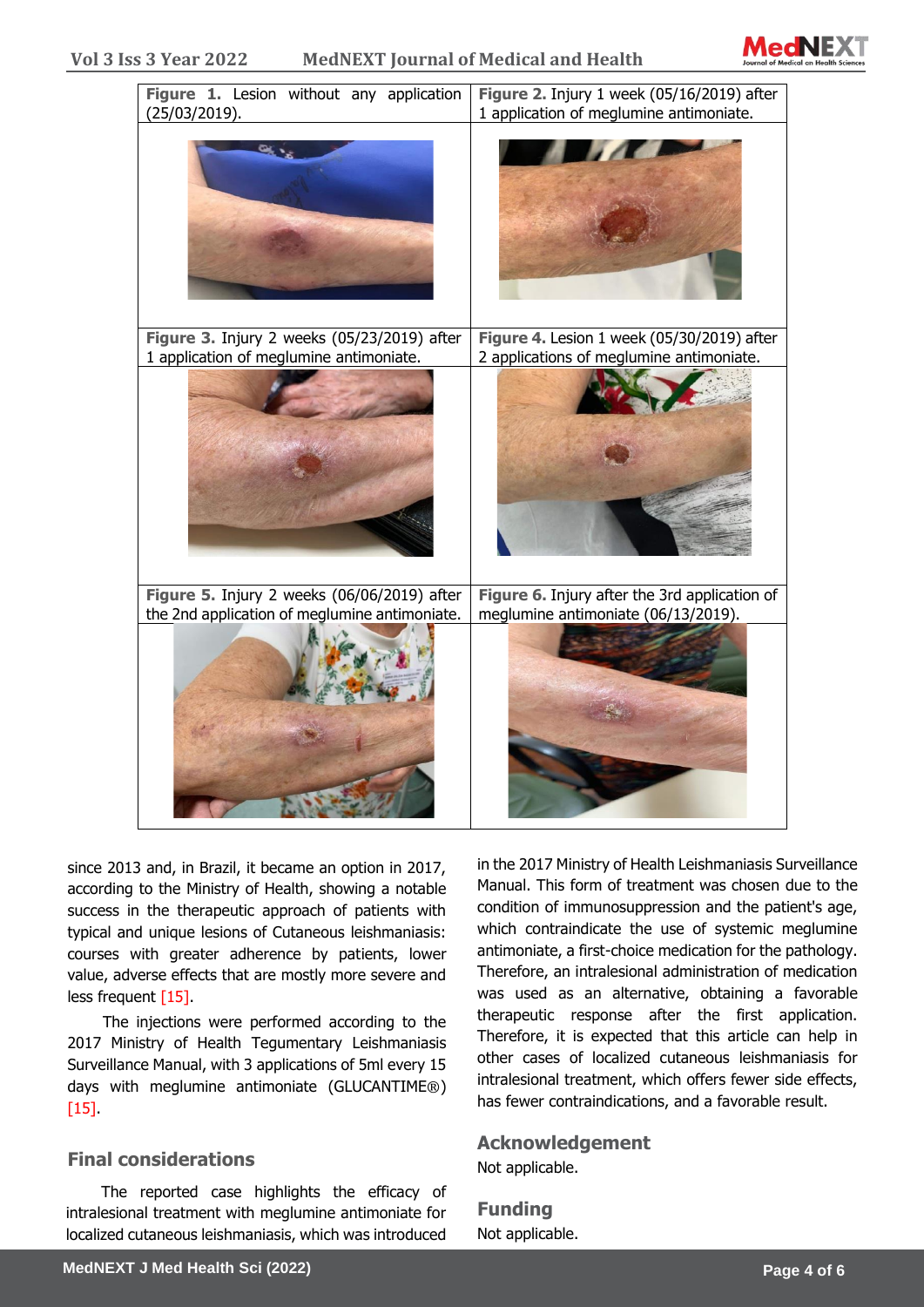

# **Ethics approval**

This study was analyzed and approved by the Research Ethics Committee (CEP) according to a substantiated opinion number 4.255.582, and obtaining the patient's consent through the Informed Consent Form (TCLE) according to CNS/CONEP Resolution 466/12.

# **Informed consent**

The patient signed the consent form.

# **Data sharing statement**

No additional data are available.

### **Conflict of interest**

The authors declare no conflict of interest.

### **Similarity check**

It was applied by Ithenticate@.

### **About the License**

© The authors (s) 2022. The text of this article is open access and licensed under a Creative Commons Attribution 4.0 International License.

# **References**

- **1.** Ursine RL, Rocha MF, Sousa JF, Santos RCD, Soares MD, Gusmão MSF, Leite ME, Vieira TM. American Tegumentary Leishmaniasis in an endemic municipality in the North of Minas Gerais State: spatial analysis and socioenvironmental factors. Rev Inst Med Trop Sao Paulo. 2021 Jan 20;63:e2. doi: 10.1590/S1678- 9946202163002. PMID: 33503150; PMCID: PMC7816867.
- **2.** Carvalho SH, Frézard F, Pereira NP, Moura AS, Ramos LMQC, Carvalho GB, Rocha MOC. American tegumentary leishmaniasis in Brazil: a critical review of the current therapeutic approach with systemic meglumine antimoniate and short-term possibilities for an alternative treatment. Trop Med Int Health. 2019 Apr;24(4):380-391. doi: 10.1111/tmi.13210. Epub 2019 Feb 19. PMID: 30681239.
- **3.** Galvão EL, Rabello A, Cota GF. Efficacy of azole therapy for tegumentary leishmaniasis: A systematic review and meta-analysis. PLoS One. 2017 Oct 9;12(10):e0186117. doi: 10.1371/journal.pone.0186117. PMID: 29016694; PMCID: PMC5633178.
- **4.** Veronesi R, Focaccia R. Tratado de Infectologia: 5. ed. São Paulo: Atheneu, 2015.
- **5.** BRASIL. Ministério da Saúde. Secretaria de

Vigilância em Saúde. Departamento de Vigilância das Doenças Transmissíveis. Manual de vigilância da leishmaniose tegumentar / Ministério da Saúde, Secretaria de Vigilância em Saúde, Departamento de Vigilância das Doenças Transmissíveis. – Brasília : Ministério da Saúde, 2017.

- **6.** World Health Organization (WHO). Control of the leishmaniasis: report of a meeting of the WHO Expert Committee on the Control of Leishmaniases. Geneva: World Health Organ Tech Rep Ser 949; 2010. p. 1-186.
- **7.** Sinan SN. Leishmaniose tegumentar americana - Casos confirmados Notificados no Sistema de Informação de Agravos de Notificação - Brasil. Available in: in: <http://tabnet.datasus.gov.br/cgi/tabcgi.exe?si nannet/cnv/ltabr.def>. Accessed in: Juny,29,2018.
- **8.** Veronesi R, Focaccia R. Tratado de Infectologia: 4. ed. São Paulo: Atheneu, 1997.
- **9.** OPS-Organización Panamericana de la Salud. Leishmaniasis en las Américas: Recomendaciones para el tratamiento. Washington: OPS; 2013. p. 1-60.
- **10.** MINISTÉRIO DA SAÚDE; FUNDAÇÃO NACIONAL DE SAÚDE. Manual de Controle da Leishmaniose Tegumentar Americana, Brasília, 2010.
- 11. Arboleda M et al. Successful treatment of cutaneous leishmaniasis with intralesional meglumine antimoniate: A case series. Rev. Soc. Bras. Med. Trop., Uberaba , v. 52, e20180211, 2019. Available from <http://www.scielo.br/scielo.php?script=sci\_art text&pid=S0037- 86822019000100713&lng=en&nrm=iso>.acces s on 08 July 2019. Epub May 16, 2019.

http://dx.doi.org/10.1590/0037-8682-0211- 2018.

**12.** Duque MCO et al. Standardization of intralesional meglumine antimoniate treatment for cutaneous leishmaniasis. Rev. Soc. Bras. Med. Trop., Uberaba, v. 49, n. 6, p. 774-776, Dec. 2016. Available **from** <http://www.scielo.br/scielo.php?script=sci\_art text&pid=S0037- 86822016000600774&lng=en&nrm=iso>.acces

s on 26 Aug. 2019. http://dx.doi.org/10.1590/0037-8682-0213- 2016.

**13.** WORLD HEALTH ORGANIZATION (WHO). Control of the Leishmaniases. WHO Technical Report Series No.: 949. Geneva: World Health Organization; 2010. 186p.